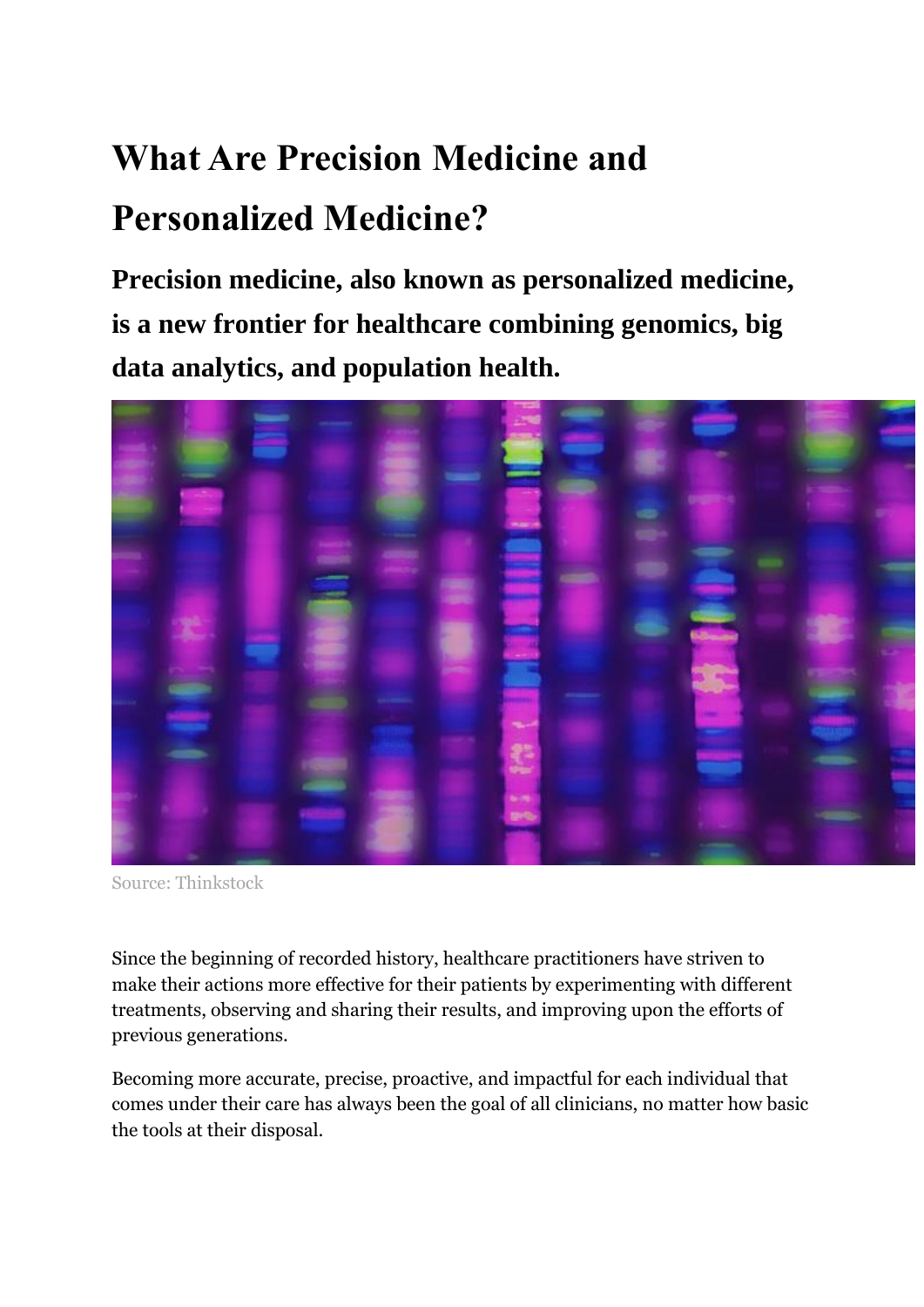But now, modern physicians and scientists are now able to take this mission far, far beyond the reach of their ancestors with the help of electronic health records, genetic testing, big data analytics, and supercomputing – all the ingredients required to engage in what is quickly becoming truly precise and personalized medicine.

Precision medicine, also commonly referred to as personalized medicine, is one of the most promising approaches to tackling diseases that have thus far eluded effective treatments or cures. Cancer, neurodegenerative diseases, and rare genetic conditions take an enormous toll on individuals, families and societies as a whole.

Approximately 1.7 million new cancer cases were diagnosed in the United States in 2017. Around 600,000 deaths were expected during that year, **[according to](https://www.cancer.org/content/dam/cancer-org/research/cancer-facts-and-statistics/annual-cancer-facts-and-figures/2017/cancer-facts-and-figures-2017.pdf)** the American Cancer Society. The Agency for Healthcare Research and Quality **[adds](https://www.cancer.org/cancer/cancer-basics/economic-impact-of-cancer.html)** that the direct economic impact of cancer is around \$80 billion per year – loss of productivity, wages, and caregiver needs sap billions more from the economy.

Many of these cancers are preventable through lifestyle changes, such as quitting tobacco, improving weight and diet, or reducing alcohol consumption, but many are also the result of predispositions to certain diseases inherited along ethnic, racial, or familial lines.

Neurological diseases, including Alzheimer's disease, produce similarly dire impacts. Alzheimer's is the 6th leading cause of death in the United States, and the Alzheimer's Association **[predicts](https://www.alz.org/facts/)** that 16 million individuals will be living with the disease by 2050.

Alzheimer's and other forms of dementia cost the US approximately \$259 billion in 2017. As the population ages and dementia cases increase in number, those costs will top \$1.1 trillion by 2050.

The financial, clinical, and social imperatives for finding cures for these and other conditions have led to a surge in interest around precision medicine. With much more digital data at their disposal and the computing power to crunch the numbers, researchers are now eagerly uncovering new relationships between genes, drugs, and populations.

Fully unlocking the secrets of how an individual's genetics impacts his or her likelihood of developing or surviving a particular condition would produce a fundamental revolution in the way providers approach the practice of medicine, moving the profession an incalculable distance from the basic experimentation of its prehistorical origins.

### **WHAT IS PRECISION MEDICINE?**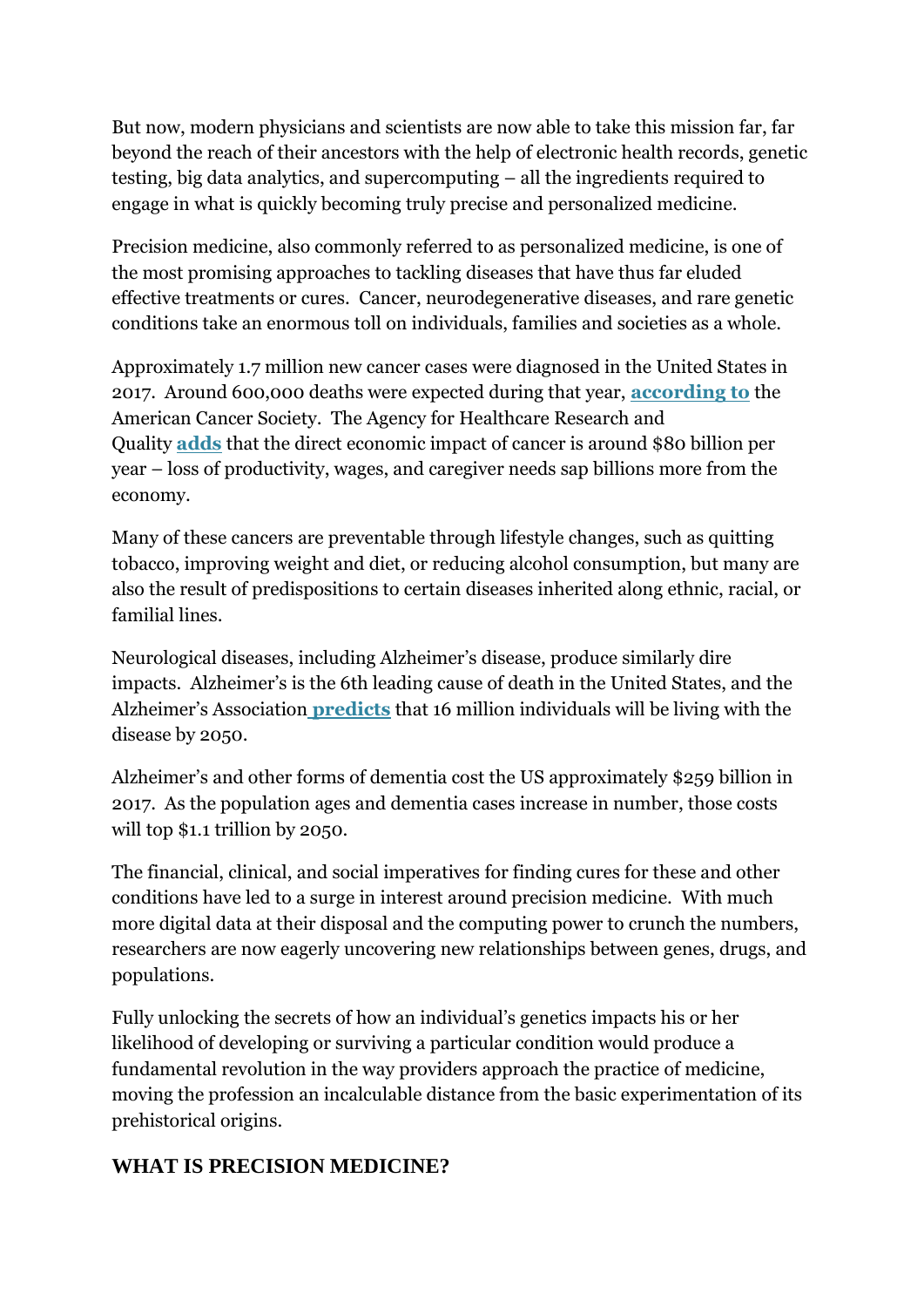**[According to](https://obamawhitehouse.archives.gov/node/333101)** the Precision Medicine Initiative, precision medicine is "an emerging approach for disease treatment and prevention that takes into account individual variability in genes, environment, and lifestyle for each person."

Physicians have, of course, tailored their recommendations to individual factors such as age and gender, patient preferences, mobility levels, community resources, preexisting conditions, and other mitigating circumstances for many, many years.

The difference between a traditional shrewd assessment of a complex situation and true "precision medicine" is the degree of reliance on data – especially genomic data – to make decisions about specific treatment paths that may be more or less effective for the individual at hand.

Genomic data is a relatively new addition to the physician's toolkit, and researchers have barely begun to scratch the surface of what revolutionary insights are likely hidden in the human genetic code.

Genetic testing is getting quicker and cheaper, offering researchers the opportunity to collect larger volumes of data from more diverse patient groups.

By combining this data with clinical, pharmaceutical, and socioeconomic information, and then applying analytics to these integrated datasets, researchers and providers can observe patterns in the effectiveness of particular treatments and identify the genetic variations that may be correlated with success or failure.

Clinical trials can then be used to test and validate these hypotheses. If the results meet rigorous scientific standards, they may support future best practices or clinical guidelines for the treatment of specific conditions integrated into advanced **[clinical](https://healthitanalytics.com/features/understanding-the-basics-of-clinical-decision-support-systems)  [decision support systems](https://healthitanalytics.com/features/understanding-the-basics-of-clinical-decision-support-systems)**.

# **HOW DOES PERSONALIZED MEDICINE DIFFER FROM PRECISION MEDICINE?**

Many stakeholders are starting to prefer the term "precision medicine" instead of "personalized medicine" to describe the use of data and genomics to tailor treatments to specific groups.

The National Research Council (NRC) has expressed concern that "personalized medicine" may be misconstrued to mean that completely individualized treatments are available for every unique patient, which is not the case.

In its 2011 report *[Towards Precision Medicine](https://books.google.com/books?hl=en&lr=&id=vcJABAAAQBAJ&oi=fnd&pg=PR1&dq=National+Research+Council+personalized+medicine&ots=-ooLATFC81&sig=Ioqwj-5q3IPBvzdWfu3B1XSV1EE#v=onepage&q=personalized%20medicine&f=false)*, the NRC states:

*Precision medicine refers to the tailoring of medical treatment to the individual characteristics of each patient. It does not literally mean the creation of drugs or*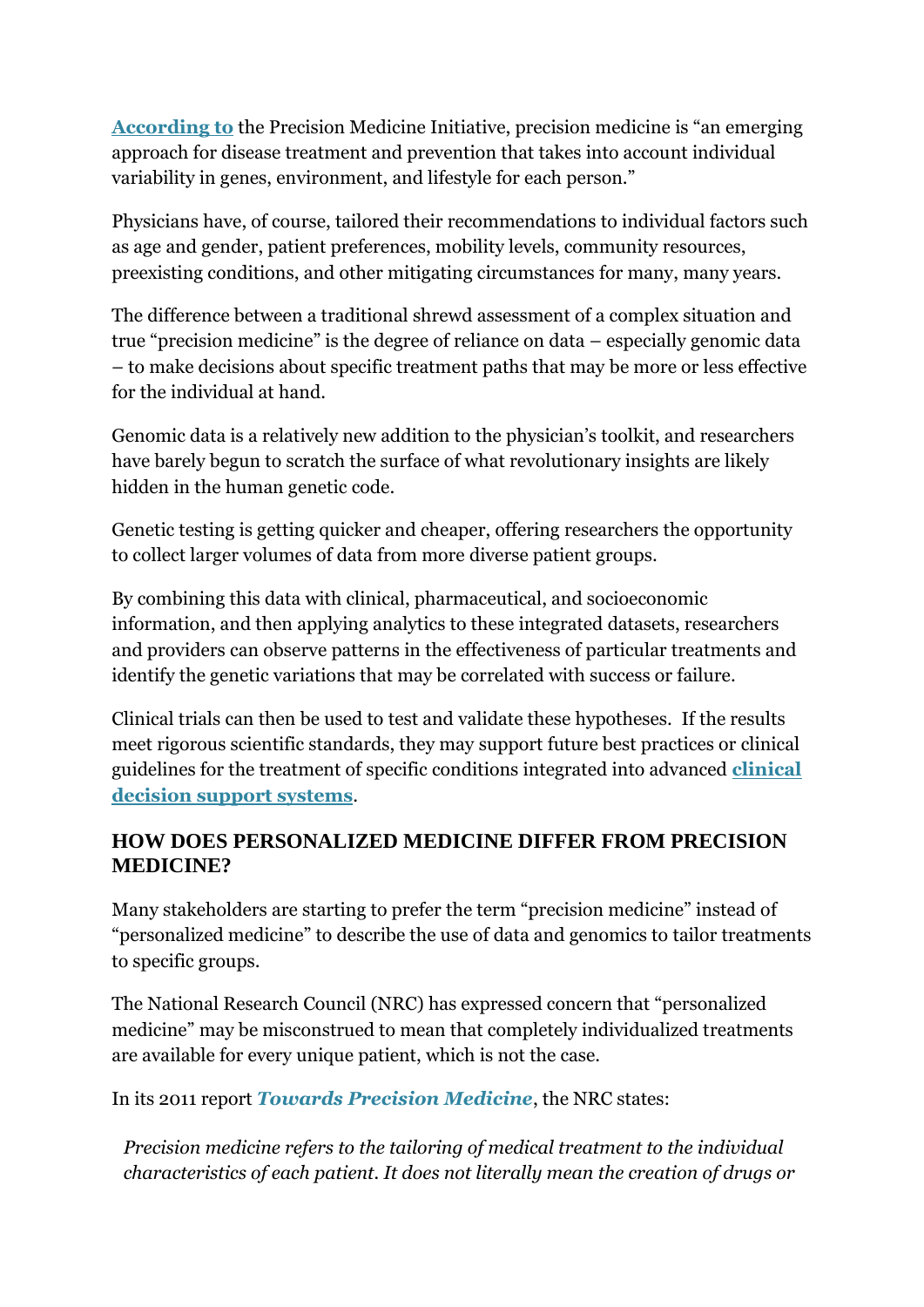*medical devices that are unique to a patient, but rather the ability to classify individuals into subpopulations that differ in their susceptibility to a particular disease…or in their response to a specific treatment. Although the term "personalized medicine" is also used to convey this meaning, that term is sometimes misinterpreted as implying that unique treatments can be designed for each individual. It should be emphasized that in "precision medicine," the word "precision" is being used in a colloquial sense, to mean both "accurate" and "precise."*

"Personalized medicine" has been falling out of favor since 2015, when President Barack Obama introduced the national Precision Medicine Initiative in his State of the Union speech, explained Muin J. Khoury, Director, Office of Public Health Genomics, Centers for Disease Control and Prevention, in a 2016 **[blog post](https://blogs.cdc.gov/genomics/2016/04/21/shift/)**.



Searches for "personalized medicine" are in red, while "precision medicine" results are in blue

Source: CDC

"Precision medicine" has overtaken "personalized medicine" as the preferred search term online, and the number of academic journal articles using "precision" instead of "personalized has exploded.

The difference in search popularity is even more marked at the beginning of 2018, with "precision medicine" firmly the favorite among Google users in the United States.

The growing popularity of "precision medicine" over "personalized medicine" may be a good thing, Khoury said, as targeted therapies become more deeply integrated into everyday clinical care, requiring patient education and tempered expectations.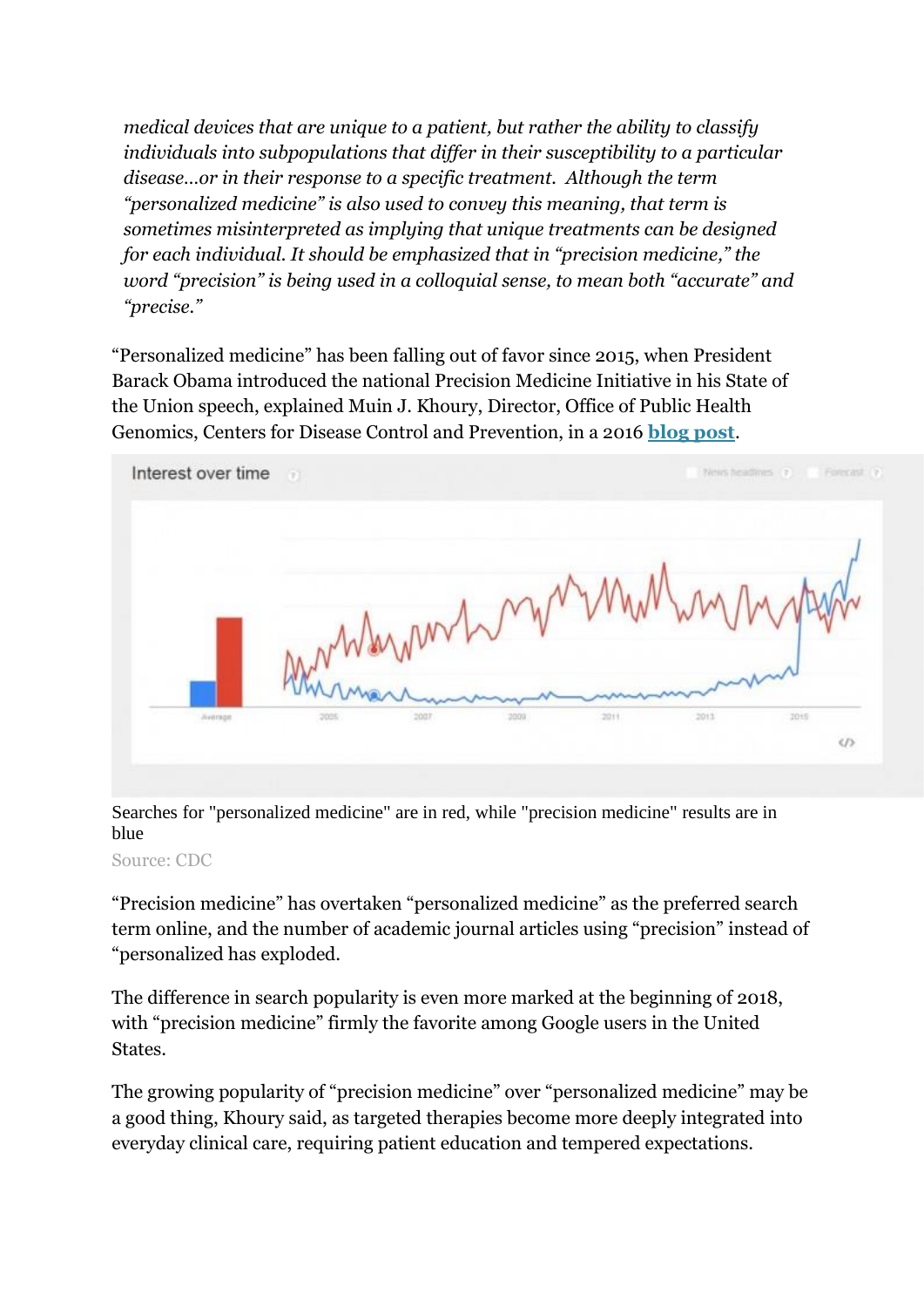|         | 700<br>75<br>25 | AA. A<br>MMMM/Vm        | <b>WW</b>            |
|---------|-----------------|-------------------------|----------------------|
| Average | Jan 1, 2005     | mybermon<br>Jun 1, 2010 | Note:<br>Nov 1, 2015 |

 $+$   $\leftrightarrow$   $\lt$ 

Searches through 2018 for "personalized medicine" are in red, while "precision medicine" results are in blue

Source: Xtelligent Media

Interest over time 2

"To be sure, precision medicine and personalized medicine are highly related and genomics plays a big role in both," said Khoury. "However, even highly personalized information may or may not lead to improved health outcomes. Moreover, precision medicine approaches may lead to non-personalized interventions that can be used population-wide."

Direct-to-consumer (DTC) genetic testing kits, such as those offered by 23andMe or AncestryDNA, are an example of the divide between personalization and precision, he continued.

These commercial products can deliver very personalized information, but may not be particularly precise or actionable when it comes to an individual's health status or chances of developing specific conditions.

"In many ways, DTC genetic tests are the opposite of precision medicine," observed Khoury. "In spite of their deceptive appeal, they 'deliver uncertain information and create patient expectations that may align poorly with evidence; clinical priorities; or, in some cases, the patient's best interests.'"

Using "precision medicine" instead of "personalized medicine" as the latter continues to slide out of favor may help to ensure clarity for patients who are interested in learning more about tailored care.

**[Interest in Genetic Testing Brings Precision Medicine Challenges](https://healthitanalytics.com/news/interest-in-genetic-testing-brings-precision-medicine-challenges)**

**[Artificial Intelligence, Genomics Combo Boosts Precision Medicine](https://healthitanalytics.com/news/artificial-intelligence-genomics-combo-boosts-precision-medicine)**

### **DEFINING KEY TERMS WITHIN PRECISION MEDICINE**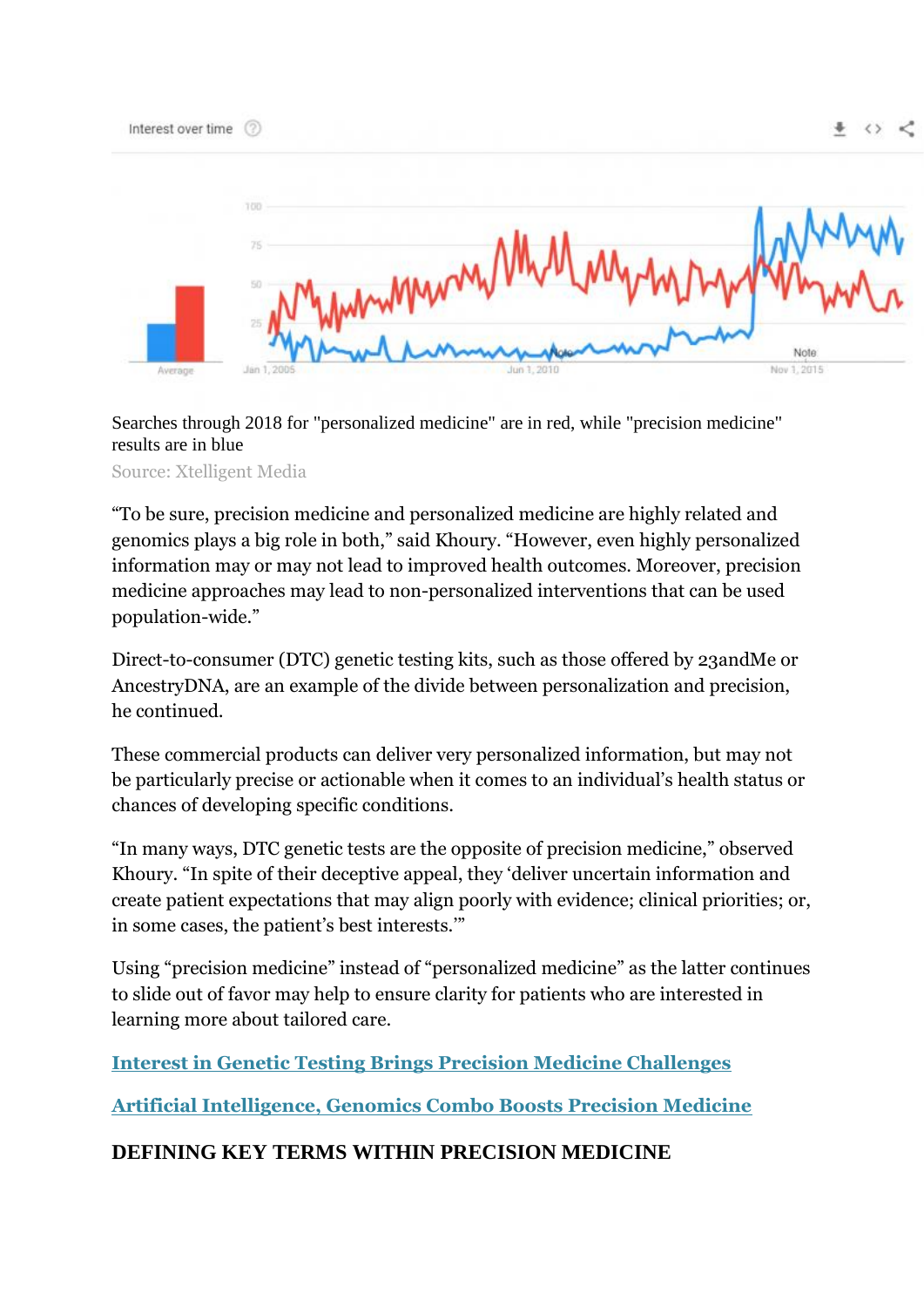Many of the scientific terms used to describe the progress and challenges of precision medicine require highly specialized knowledge to fully understand, which can be an obstacle for providers who wish to educate patients about precision medicine, its opportunities, and its limitations.

While most people are familiar with the concept of DNA and its basic role in many diseases, painting a fuller picture of how and why targeted therapies work may involve providing explanations of several of the following terms.

# **Genomics**

The genome is an organism's complete set of genetic material. DNA includes coding regions, or genes, that govern the function of proteins, as well as non-coding sequences that perform regulatory functions. Genomics is the study of these materials.

# **Genetics**

A gene is a subset of the genome that codes for a molecule that has a specific function, such as governing a person's eye color, blood type, or predisposition for certain diseases. Genes can acquire mutations when passed along through families, resulting in inherited conditions. Variations in an individual's phenotype, or the sum of its observable physical or behavioral characteristics, are due part to how individual genes combine to produce those traits.

Researchers are still discovering incredibly complex relationships between genes and diseases. The rapid advance of genetic research in the early years of the 21st century has been supported by initiatives like the **[Human Genome Project](https://www.genome.gov/10001772/all-about-the--human-genome-project-hgp/)**, which produced a composite genetic sequence that is freely available to the public. Scientists can compare cancer cells, for example, with this data to understand where and how specific mutations occur and what their impacts might be.

# **Genetic sequencing**

Genetic sequencing, or DNA sequencing, is **[the process](https://www.genome.gov/10001177/dna-sequencing-fact-sheet/)** of determining the order of the four chemical building blocks of DNA (adenine, guanine, cytosine, and thymine) for an individual organism. The order of these chemicals in each strand of DNA dictates the type of genetic information included in a segment of DNA.

Researchers can identify which sections of a DNA molecule contain genes and which include regulatory information, allowing them to pinpoint differences between individuals with certain traits and those without. The human genome contains around 3 billion pairs of the four chemical bases of DNA, which all together provide the "instruction manual" for a living organism.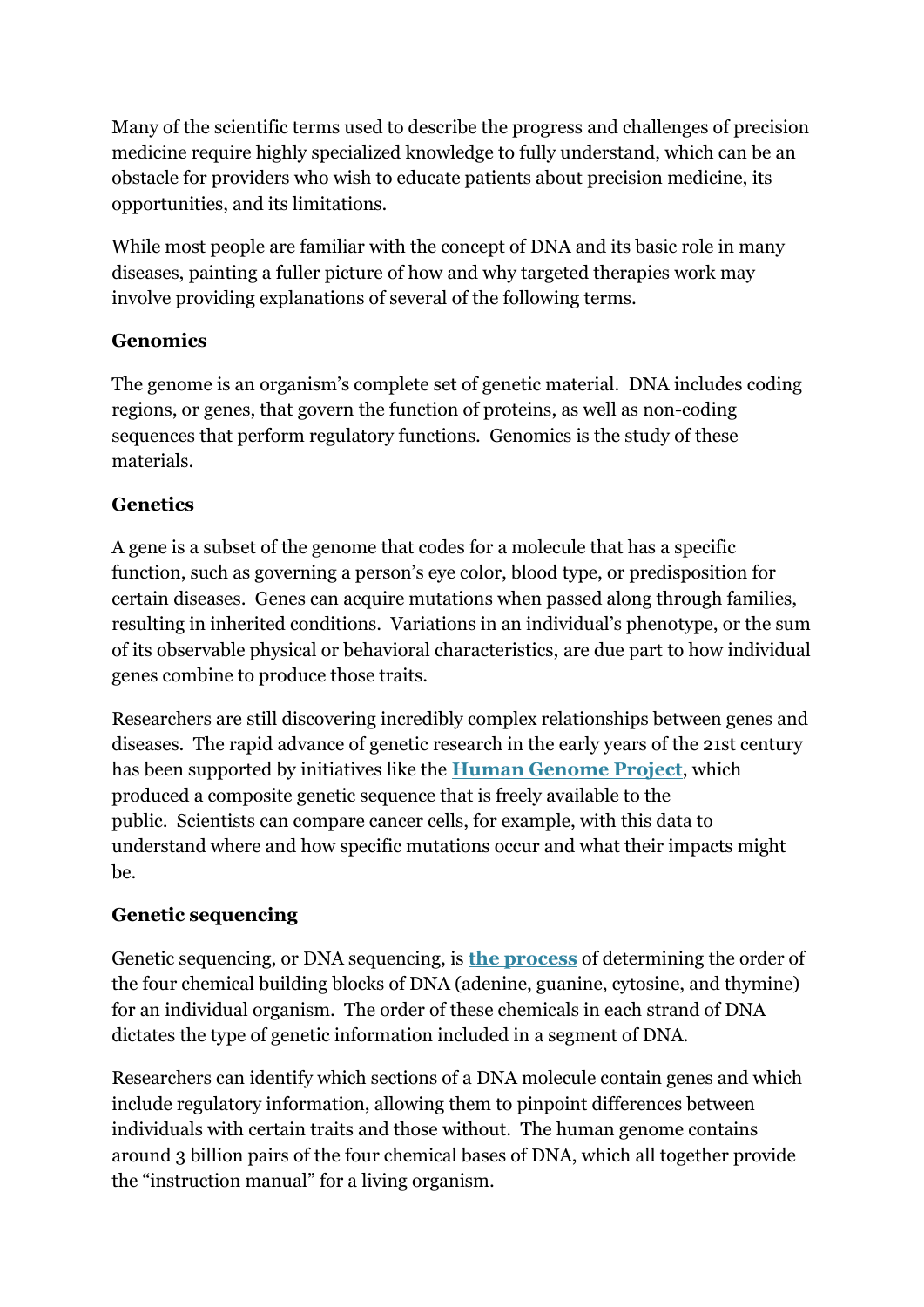

#### Source: National Institutes of Health

Since its start in the early 1970s, genetic sequencing has become so quick and inexpensive that healthcare providers can routinely order genetic testing for patients suspected of having conditions with a genetic component.

The falling prices and rising speed of these tests has been a significant catalyst for precision medicine. Interest in genetic testing has skyrocketed in recent years, with 90 percent of patients in **[one recent survey](https://healthitanalytics.com/news/interest-in-genetic-testing-brings-precision-medicine-challenges)** expressing some level of curiosity about receiving a genetic test.

#### **Next-generation sequencing**

**[Next-generation \(next-gen\) sequencing](https://healthitanalytics.com/news/can-next-gen-genomics-ease-the-precision-medicine-bottleneck)** is a **[collection of techniques](https://www.ncbi.nlm.nih.gov/pmc/articles/PMC3841808/)** that have further enhanced the speed and detail of genetic sequencing.

Instead of sequencing an individual's entire genetic code from scratch every time, next-gen techniques sequence fragments of an individual's DNA, called "reads," and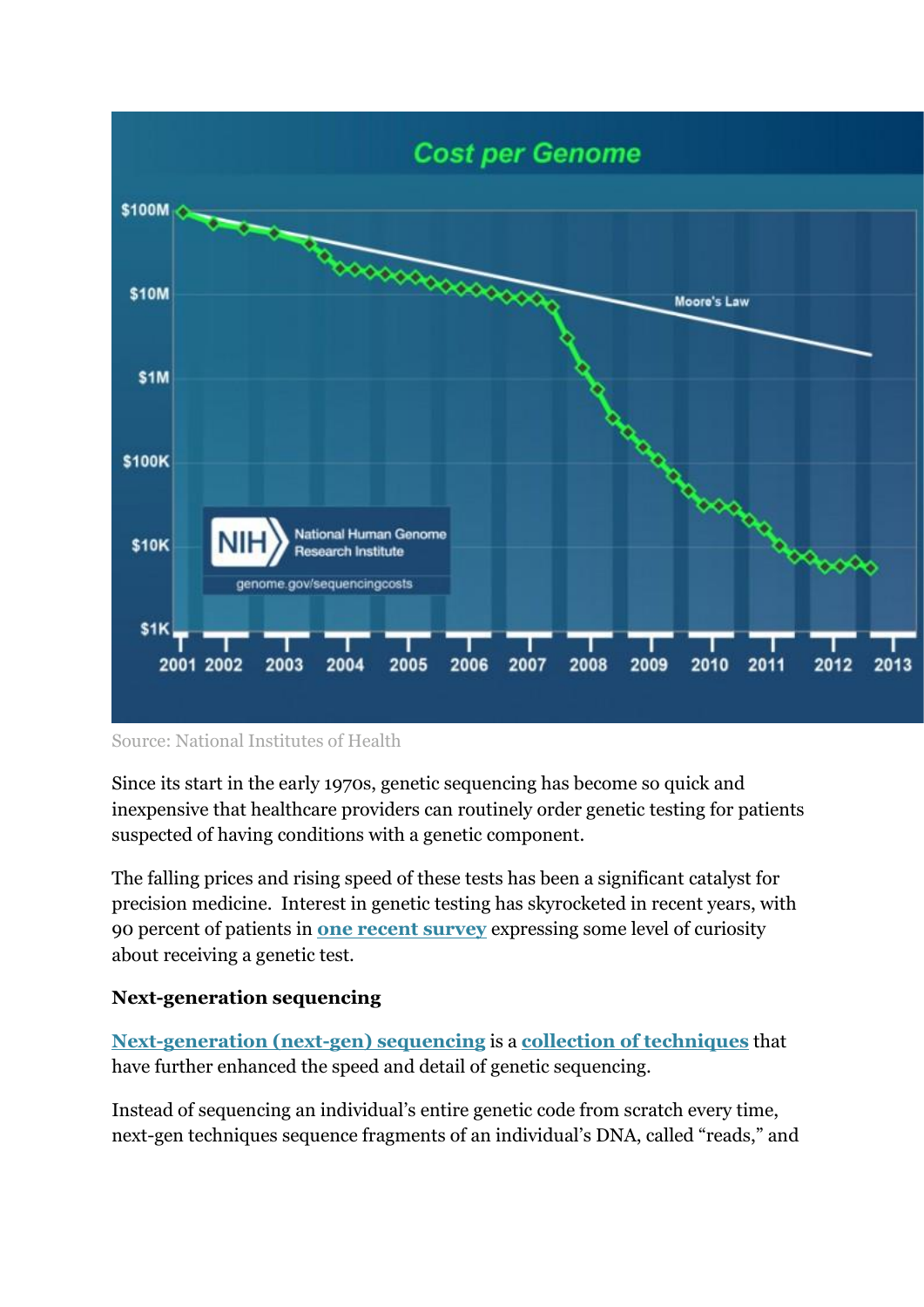then use algorithms to compare the results to a DNA library to fill in the gaps. Any differences or mutations can be identified during the process.

Next-gen sequencing allows laboratories to complete the process more quickly, helping to meet the growing demand for their services. The techniques are being developed and refined very rapidly as life science companies rush to provide researchers and healthcare organizations with one of the essential tools for precision care.

### **CRISPR**

CRISPRs (Clustered Regularly Interspaced Short Palindromic Repeats), are part of an organism's bacterial defense system, first discovered by Francisco Mojica, a scientist at the University of Alicante in Spain.

They "consist of repeating sequences of genetic code, interrupted by 'spacer' sequences – remnants of genetic code from past invaders. The system serves as a genetic memory that helps the cell detect and destroy invaders (called 'bacteriophage') when they return," **[says](https://www.broadinstitute.org/what-broad/areas-focus/project-spotlight/questions-and-answers-about-crispr)** the Broad Institute.

CRISPRs form the basis for CRISPR-Cas9, a gene editing technology that allows researchers to target specific stretches of genetic code and alter the DNA within them.

This futuristic capability may allow scientists to correct damaging mutations or susceptibilities to diseases in living organisms without side effects from traditional pharmaceutical therapies – and even rectify genetic conditions for which no pharmaceutical option exists.

### **Pharmacogenetics**

Pharmacogenetics is the study of how genetic differences influence the metabolic pathways of drugs, or how individuals respond to specific pharmaceutical interventions based on their unique genetic makeup. This science forms the basis of many precision medicine efforts, such as choosing individualized drug combinations to attack a specific type of cancer.

For example, the drug Tamoxifen is widely used to treat breast cancer or prevent a recurrence, but **[up to 10 percent](http://genelex.com/patients/drugs/tamoxifen/)** of individuals have a version of a gene that results in resistance to its positive effects.

Before prescribing the drug, providers can order a genetic test to see whether the individual has a genetic makeup that would reduce the effectiveness of the drug.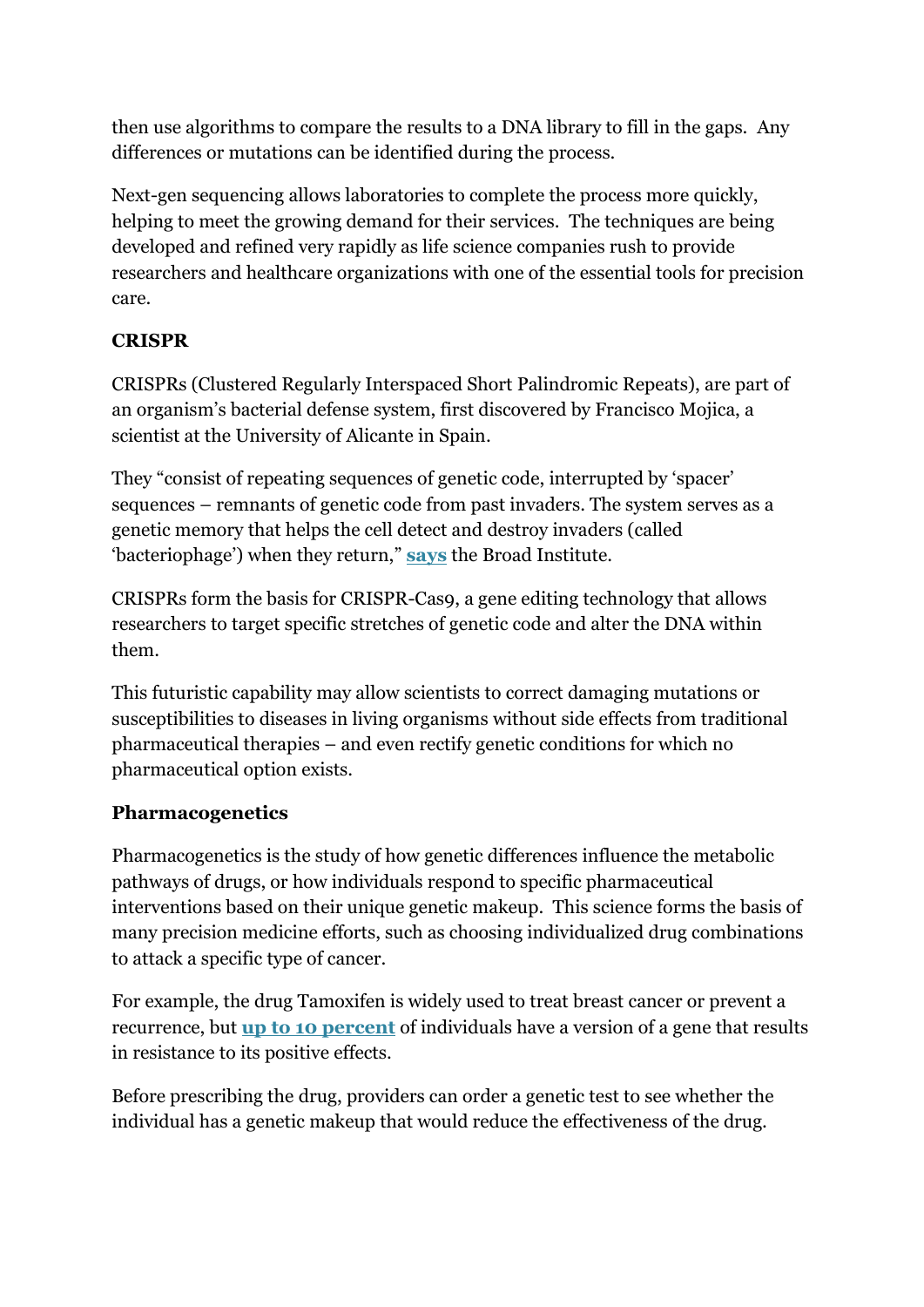Pharmacogenetics (often used interchangeably with pharmacogenomics) is also important for drug safety research and identifying potential negative drug-drug or drug-gene interactions.

### **Biomarkers**

**[Biomarkers](https://www.google.com/url?sa=t&rct=j&q=&esrc=s&source=web&cd=2&cad=rja&uact=8&ved=0ahUKEwj0jrC2k9DYAhURmoMKHQcXCC8QFgg7MAE&url=https%3A%2F%2Fwww.ncbi.nlm.nih.gov%2Fpmc%2Farticles%2FPMC3078627%2F&usg=AOvVaw21u2UEytLHC1j9nJSVwYAV)** are widely used across all forms of clinical practice to indicate that a disease, infection, toxicity, or other process is taking place within an organism.

Biomarkers may include lead levels in the blood, antibodies after an infection, thyroid hormone levels, or prostate specific antigen (PSA), as well as molecular signatures can indicate whether a patient is likely to respond to certain advanced therapies.

The exploration of biomarkers for identifying and treating cancer and similar conditions with genetic components is one of the main branches of precision medicine research.

# **Biobanking**

In many respects, genomic research is at its most useful when conducted at scale. In order to identify patterns in populations in a reliable and repeatable manner, researchers must have access to large volumes of patient data.

In addition, researchers investigating rare genetic conditions or those targeting therapies to very specific populations will only be able to find suitable candidates for clinical trials if they have as many individuals as possible to choose from.

Biobanking, or the act of collecting and storing samples of DNA from groups of individuals (typically blood, saliva, and/or urine), allows researchers to access larger pools of potential subjects who have already signaled a willingness to participate in studies or trials.

Biobanks have proliferated in recent years as healthcare provider systems and government agencies recognize the need to have as much data available for research as possible.

Large health systems such as **[Geisinger Health System](https://healthitanalytics.com/news/geisinger-precision-medicine-biobank-hits-100k-participants)**, **[Northwell Health](https://healthitanalytics.com/news/northwell-health-launches-precision-medicine-cancer-biobank)**, and **[Kaiser Permanente](https://healthitanalytics.com/news/kaiser-permanente-expands-precision-medicine-biobanking-effort)** have established their own biobanks to support their research communities, while the **[Department of Veterans Affairs](https://healthitanalytics.com/news/va-precision-medicine-databank-hits-500000-participants)** currently oversees one of the largest biobanks in the country.

The *All of Us* **[research initiative](https://healthitanalytics.com/news/nih-renames-precision-medicine-cohort-urges-patient-engagement)**, discussed further below, has also launched multiple efforts to kick off its enrollment processes with a special emphasis on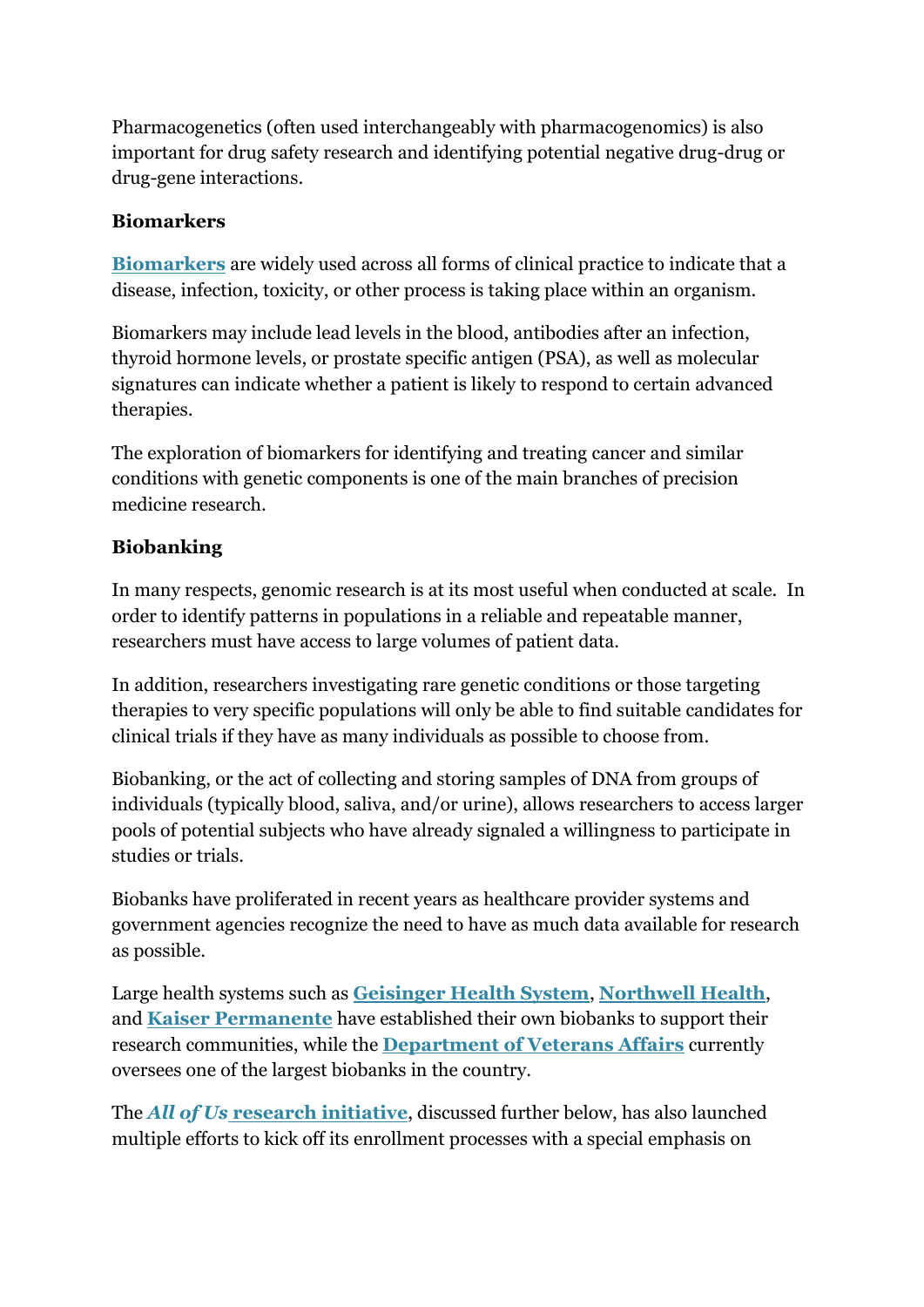collecting data from traditionally underserved communities and ethnically diverse participants.

**[70% of Orgs Planning Precision Medicine Will Deploy Within 2 Years](https://healthitanalytics.com/news/70-of-orgs-planning-precision-medicine-will-deploy-within-2-years)**

**[Pharma, Tec Companies Set to Restructure Healthcare Big Data Market](https://healthitanalytics.com/topic/healthcare-precision-medicine)**

# **THE PRECISION MEDICINE INITIATIVE**

2015 was a pivotal year for precision medicine as former President Obama launched the **[Precision Medicine Initiative \(PMI\)](https://obamawhitehouse.archives.gov/node/333101)** during that year's State of the Union address.

The project, which received bipartisan support at the time, was designed to jumpstart research across the public and private sectors while encouraging everyday patients and their families to get involved in sharing their data and participating in clinical trials.

"I want the country that eliminated polio and mapped the human genome to lead a new era of medicine – one that delivers the right treatment at the right time," Obama said at the time. "In some patients with cystic fibrosis, this approach has reversed a disease once thought unstoppable."

"Tonight, I'm launching a new Precision Medicine Initiative to bring us closer to curing diseases like cancer and diabetes – and to give all of us access to the personalized information we need to keep ourselves and our families healthier."

The centerpiece of the initiative was the PMI Cohort, now called the *[All of](https://allofus.nih.gov/about/about-all-us-research-program)  Us* **[Research Program](https://allofus.nih.gov/about/about-all-us-research-program)**. With the goal of recruiting one million Americans to participate, *All of Us* will eventually provide researchers with access to huge volumes of data to fuel their work.

"Researchers will use data from the program to learn more about how individual differences in lifestyle, environment and biological make-up can influence health and disease," **[said](https://healthitanalytics.com/news/nih-renames-precision-medicine-cohort-urges-patient-engagement)** the National Institutes of Health (NIH) in 2017.

"By taking part, people will be able to learn more about their own health and contribute to an effort that will advance the health of generations to come."

Socioeconomic, racial, and ethnic diversity are high priorities for the program, which has started to recruit **[community organizations](https://healthitanalytics.com/news/all-of-us-taps-first-community-precision-medicine-partners)** to spread the word among their participants.

"Community partners are integral to All of Us," said Eric Dishman, Director of the *All of Us*program. "This first-of-its-kind program seeks to include people from all walks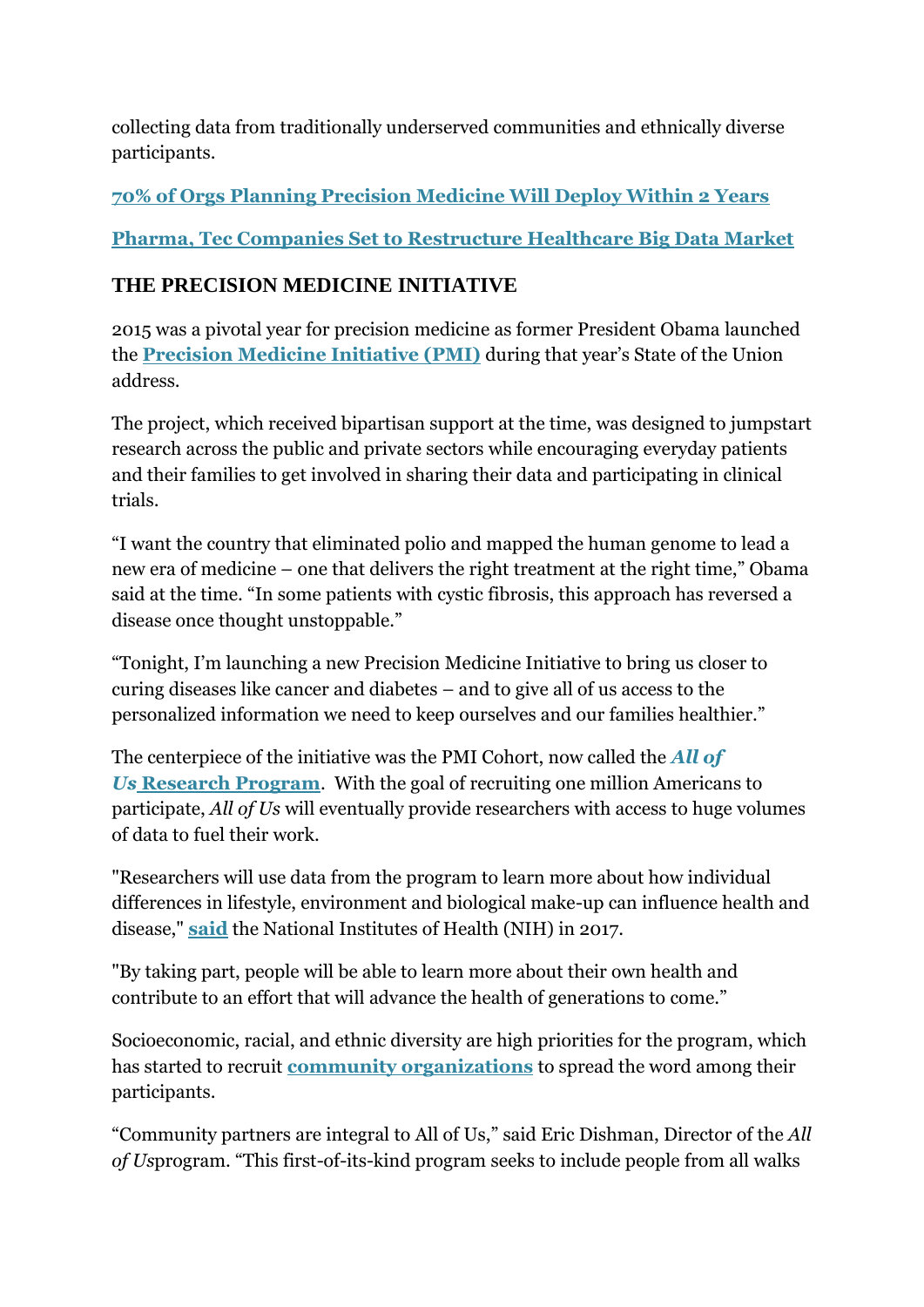of life, and these community partner awardees were selected to help achieve that goal."

The NIH is primarily responsible for overseeing the *All of Us* project, but is working with conjunction with the FDA, HHS, the Department of Veterans Affairs, Department of Defense, the National Cancer Institute (NCI) within the NIH, and a number of healthcare industry stakeholders to facilitate the Precision Medicine Initiative as a whole.

On a similar theme as the PMI, former Vice President Joe Biden oversaw the launch of the national Cancer Moonshot, supported by funds from the landmark **[21st](https://healthitanalytics.com/news/21st-century-cures-act-for-precision-medicine-set-for-house-vote)  [Century Cures Act](https://healthitanalytics.com/news/21st-century-cures-act-for-precision-medicine-set-for-house-vote)**passed in late 2016.

The **[Cancer Moonshot](https://www.cancer.gov/research/key-initiatives/moonshot-cancer-initiative)** aims to use the growing wealth of available healthcare big data to foster breakthroughs in research and cancer treatment. The collaborative effort is bringing together both **[public and private organizations](https://healthitanalytics.com/news/cancer-moonshot-pushes-urgency-of-precision-medicine-progress)** to support research and develop new treatments for deadly diseases.

"Everywhere I travelled [meeting with researchers and patients], I was told that data are key, and we have an unprecedented amount and diversity of data being generated daily through genomics, family history records, lifestyle measurements, and treatment outcomes," said Biden in **[a 2016 report](https://healthitanalytics.com/news/cancer-moonshot-report-showcases-precision-medicine-progress)** on the future direction and challenges of the initiative.

"We now have the capability to realize the promise of all of these data because of advances in super computing power. Researchers can analyze enormously complex and large amounts of data to find answers we couldn't just five years ago."

CMS may be planning to add even more data to the pool by **[considering coverage](https://healthitanalytics.com/news/cms-proposes-coverage-for-next-gen-precision-medicine-test)  [options](https://healthitanalytics.com/news/cms-proposes-coverage-for-next-gen-precision-medicine-test)** for a new FDA-approved genetic test that can identify key biomarkers for multiple cancers.

The FoundationONe CDx diagnostic test can flag mutations in 324 genes and two genomic signatures in solid tumors.

The test can also suggest which of 15 existing FDA-approved cancer treatments would be most applicable to patients with one of five tumor types, including nonsmall cell lung cancer, melanoma, breast cancer, colorectal cancer, and ovarian cancer.

Expanding the availability of such a test to Medicare beneficiaries could rapidly accelerate the goals of both the Cancer Moonshot and the larger Precision Medicine Initiative.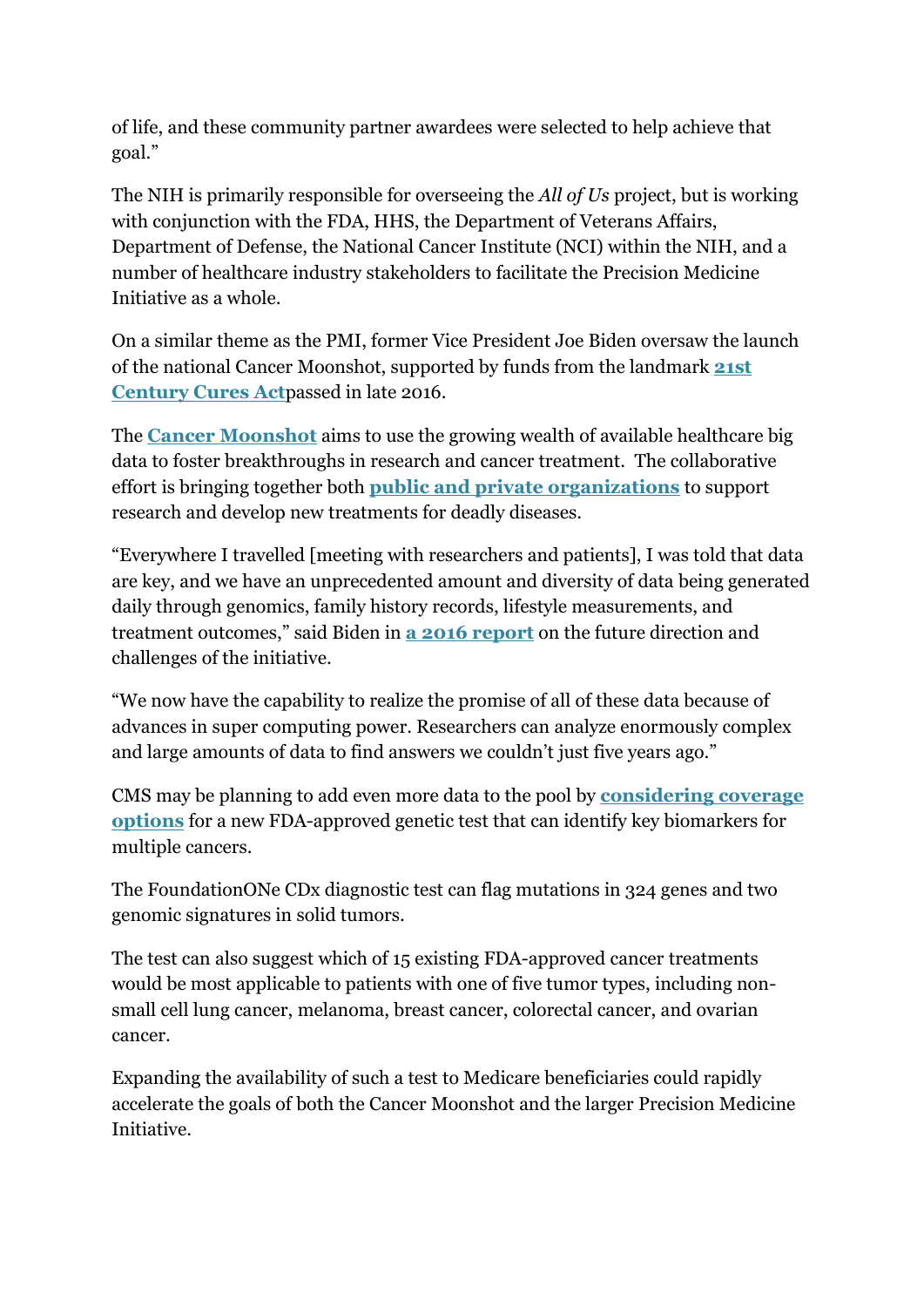

Source: White House Archives

# **[Top 5 Basics to Know about the Precision Medicine Initiative](https://healthitanalytics.com/news/top-5-basics-to-know-about-the-precision-medicine-initiative)**

# **[Mayo Gets \\$142M to Create Precision Medicine Initiative Biobank](https://healthitanalytics.com/news/mayo-gets-142m-to-create-precision-medicine-initiative-biobank)**

# **HOW THE PRIVATE SECTOR IS PURSUING PRECISION MEDICINE**

Federal investment is only the beginning of the healthcare system's involvement in furthering precision medicine. The private sector is rapidly embracing similar goals, which align well with existing value-based reimbursement and population health management initiatives.

Academia has been particularly active in the precision medicine ecosystem, combining computer science and engineering breakthroughs with laboratory work and clinical discovery. Similarly, pharmaceutical companies angling to expand their drug portfolios are heavily investing in research and collaborations with healthcare providers and others.

Even Silicon Valley figures like Bill Gates and Mark Zuckerberg are addressing the urgent need for precision medicine development: Gates **[recently announced](https://healthitanalytics.com/news/gates-invests-50m-in-big-data-precision-medicine-for-alzheimers)** a \$50 million investment in data-driven Alzheimer's research, while Zuckerberg and his wife, Dr. Priscilla Chan, made **[a \\$10 million donation](https://healthitanalytics.com/news/chan-zuckerberg-donate-10m-to-ucsf-precision-medicine-lab)** to the UCSF Institute for Computational Health Sciences to explore how to best reuse available datasets to produce new insights.

Many activities revolve around collaborations and partnerships between likeminded organizations looking to pool their computing power and share insights across research networks. Some notable examples include:

*Geisinger Health System [has launched](https://healthitanalytics.com/news/geisinger-announces-new-national-precision-health-initiative) its own National Precision Health Initiative which will leverage the data from 160,000 volunteer patients held in its*